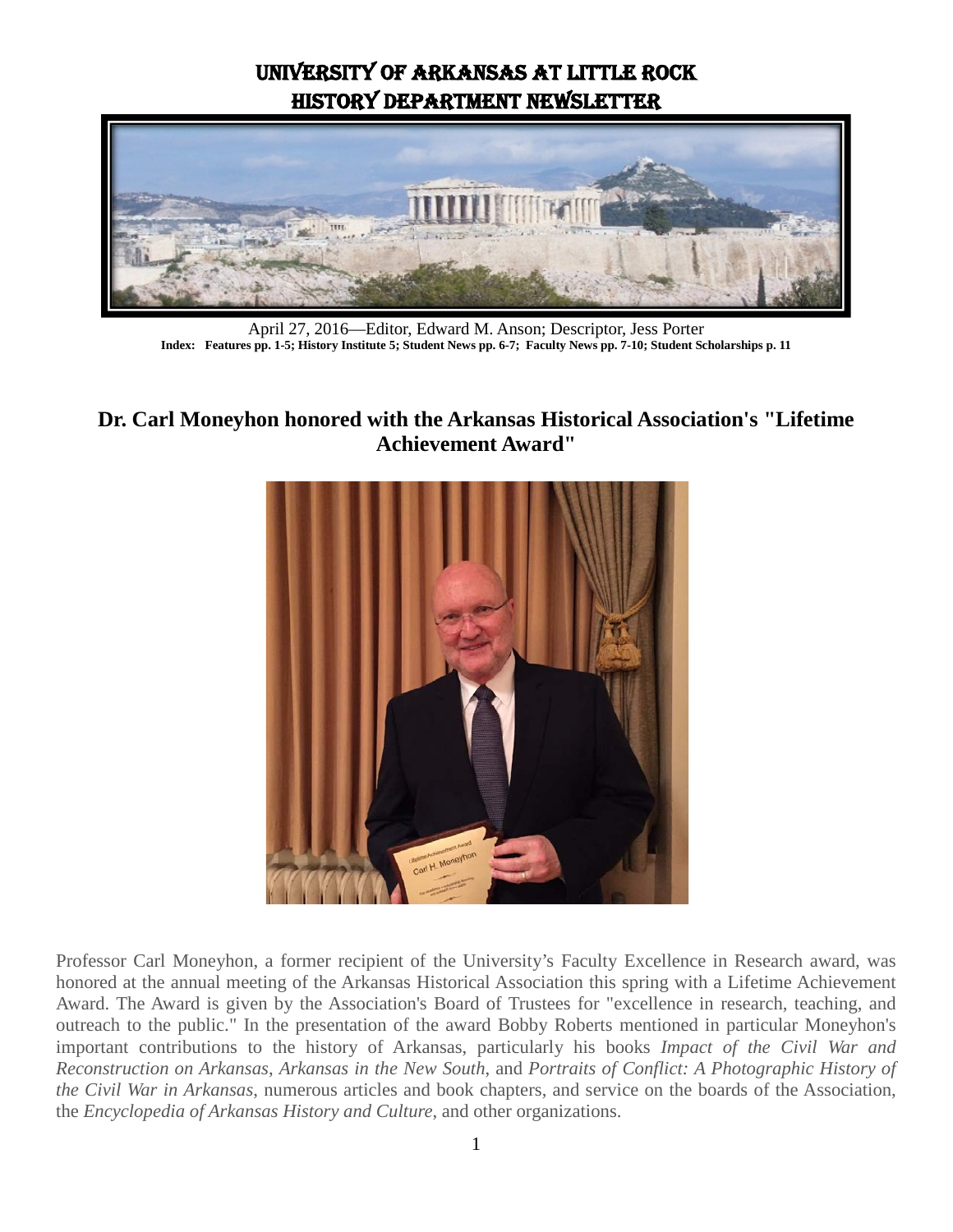#### **Dr. Charles W. Romney Has A Very Good Semester: Promoted to Associate Professor and tenured, and Oxford University Press publishes his book on American Progressive Unions**



Dr. Charles Romney came to UALR in 2010 with Ph.D. in history from UCLA as our new Coordinator of Public History, a position he still holds, having worked in public history on documentary films and digital history projects and teaching at Whittier College in California. His new book focuses on the progressive unions that flourished in the 1930s by working alongside federal agencies created during the New Deal. Yet in 1950, few progressive unions remained. While most scholars point to domestic anti-communism and southern conservatives in Congress as the forces that diminished the New Deal state, eliminated progressive unions, and destroyed the radical potential of American liberalism, *Rights Delayed* argues that anti-communism and Congressional conservatism merely intensified the main reason for the decline of progressive unions: the New Deal state's focus on legal procedure. Initially, progressive unions thrived by embracing the procedural culture of New Deal agencies and the wartime American state. Between 1935 and 1945, unions mastered the complex rules of the NLRB and other federal entities by working with government officials. In 1946 and 1947, however, the emphasis on legal procedure made the federal state too slow to combat potentially illegal cooperation between employers and the Teamsters. Workers who supported progressive unions rallied around procedural language to stop what they considered Teamster collusion, but found themselves dependent on an ineffective federal state. The state became even less able to protect employees belonging to left-led unions after the Taft-Hartley Act's anti-communist provisions-and decisions by union leaders-limited access to the NLRB's procedures. From 1946 until 1950, progressive unions withered and eventually disappeared from the Pacific canneries as the unions failed to pay the cost of legal representation before the NLRB. Workers supporting progressive unions had embraced procedural language to claim their rights, but by 1950, those workers discovered that their rights had vanished in an endless legal discourse.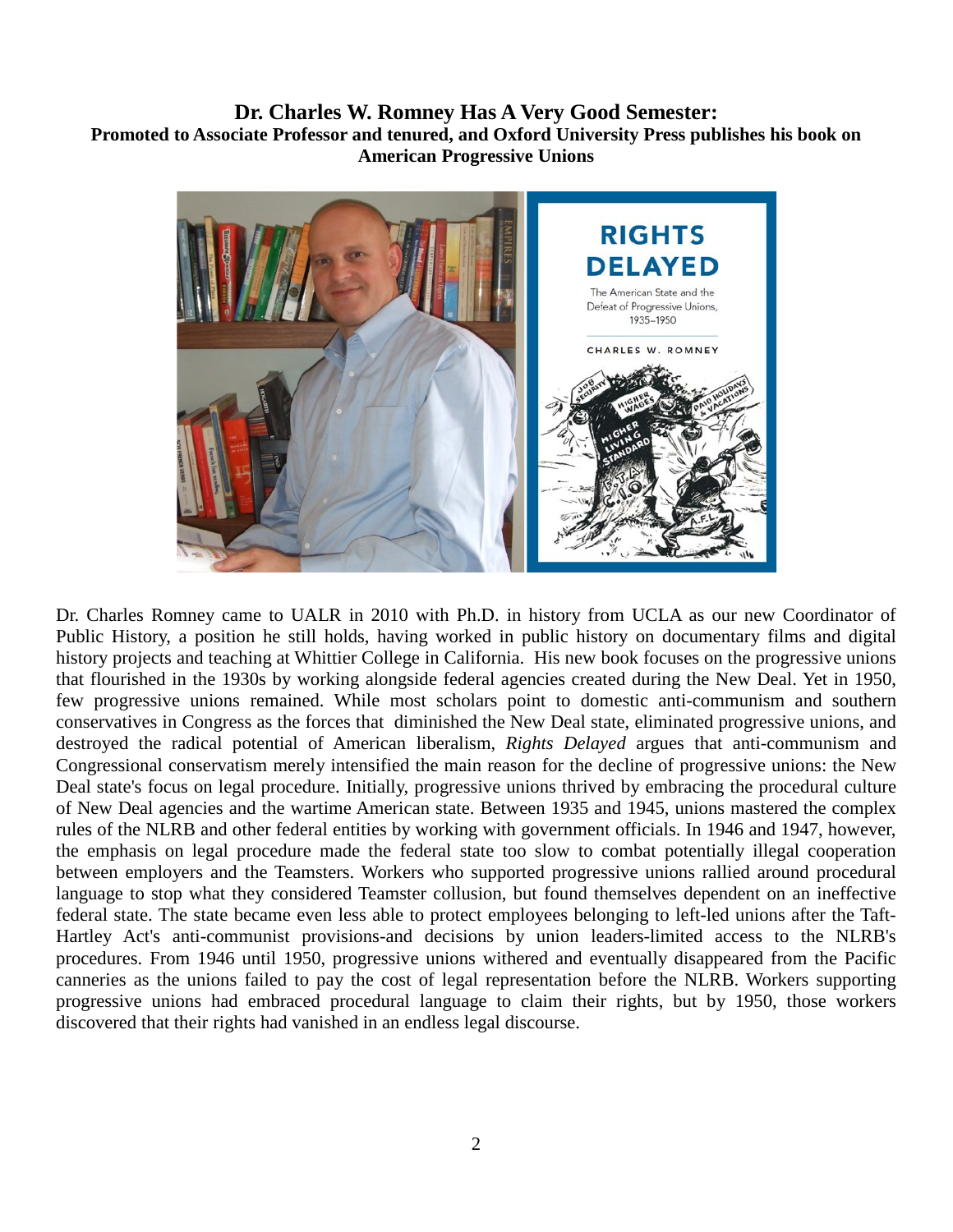#### **New Hire**



Dr. Katherine Zubovich will join the history faculty at UALR as an assistant professor of Modern European History in the Fall of 2016. Her research focuses on urban development and culture in Soviet Russia. She grew up in Victoria, Canada, receiving her BA from the University of Victoria. She has earned MAs from the University of Toronto and the University of California at Berkeley, and her PhD from UC Berkeley as well The title of her dissertation was *Moscow Monumental: Soviet Skyscrapers and Urban Life under High Stalinism.* Dr. Zubovich has taught courses on the Sovcialist City, Modern European History, and Soviet History. In Fall 2016, Dr. Zubovich will be teaching History of Civilization II and a course on Totalitarian Europe that explores and compares the histories of fascist Italy, Soviet Russia, and Nazi Germany.

### **Dr. Jess Porter named new Chair of History**



Dr Jess Porter, Associate Professor and Coordinator of Geography, will assume the position of Chair, July 1.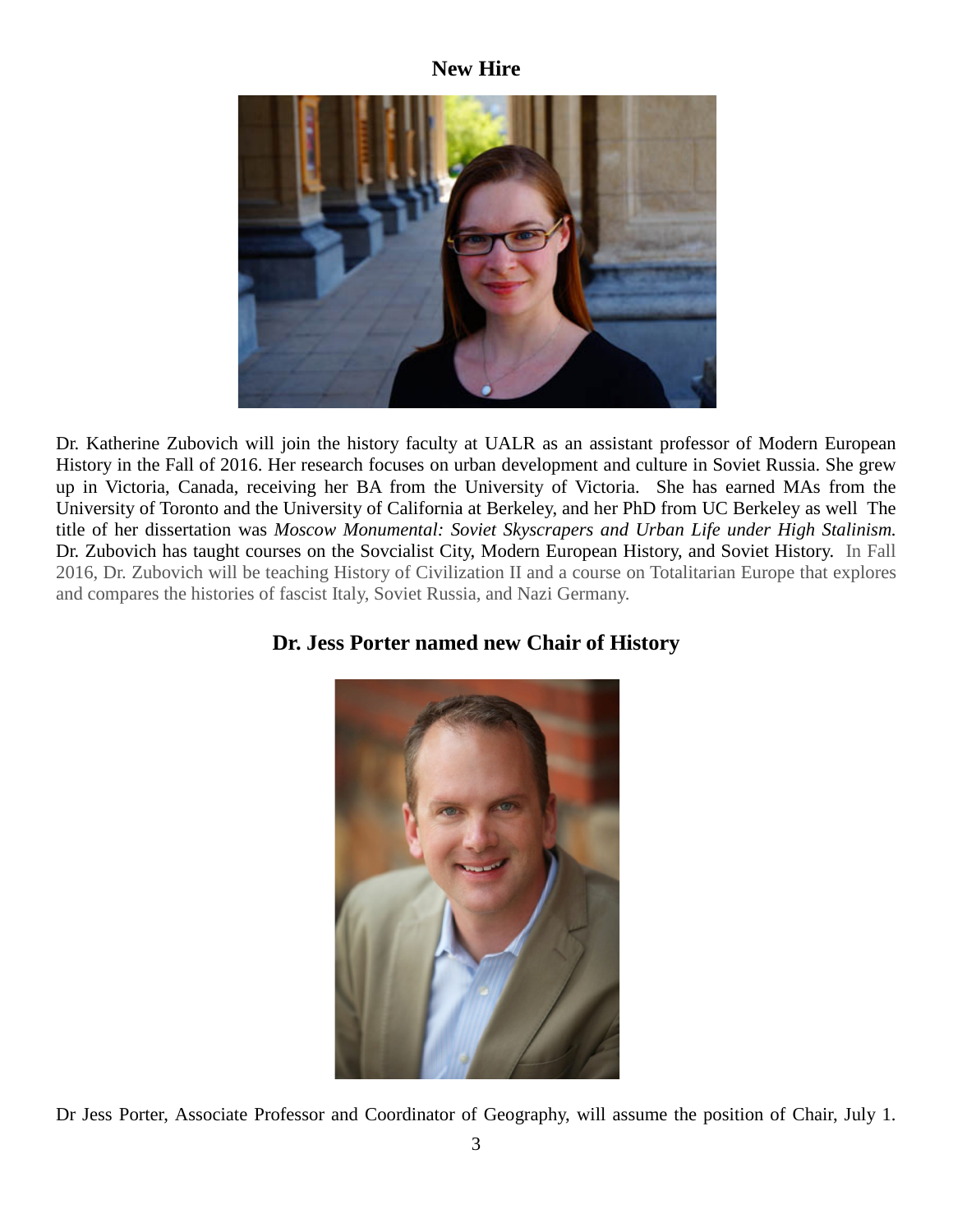Dr. Porter came to UALR in 2009 and holds a PhD from Oklahoma State University where he was awarded with the Susan Shaull Medal for Excellence in Teaching Geography. He was also the College of Arts, Letters and Sciences' winner of the Faculty Excellence in Teaching award for 2016. Prior to UALR, Dr. Porter taught at Oklahoma State University, developed and implemented geospatial curriculum for rural schools, worked as an environmental analyst and mapping specialist in the oil and gas industry, and was employed by an adventure tourism company in Colorado. Though but a geographer, Dr. Porter has ingratiated himself sufficiently with his historian colleagues to be given the mantel of leadership.

## **Historians win two College Awards**



Dr. Jess Porter this Spring won the College of Arts, Letters, and Sciences 2016 Award for E.xcellence in Teaching and Dr. John Kirk, the College 2016 Award for Excellence in Service.



### **Professors escort students on a ten-day tour of South Korea**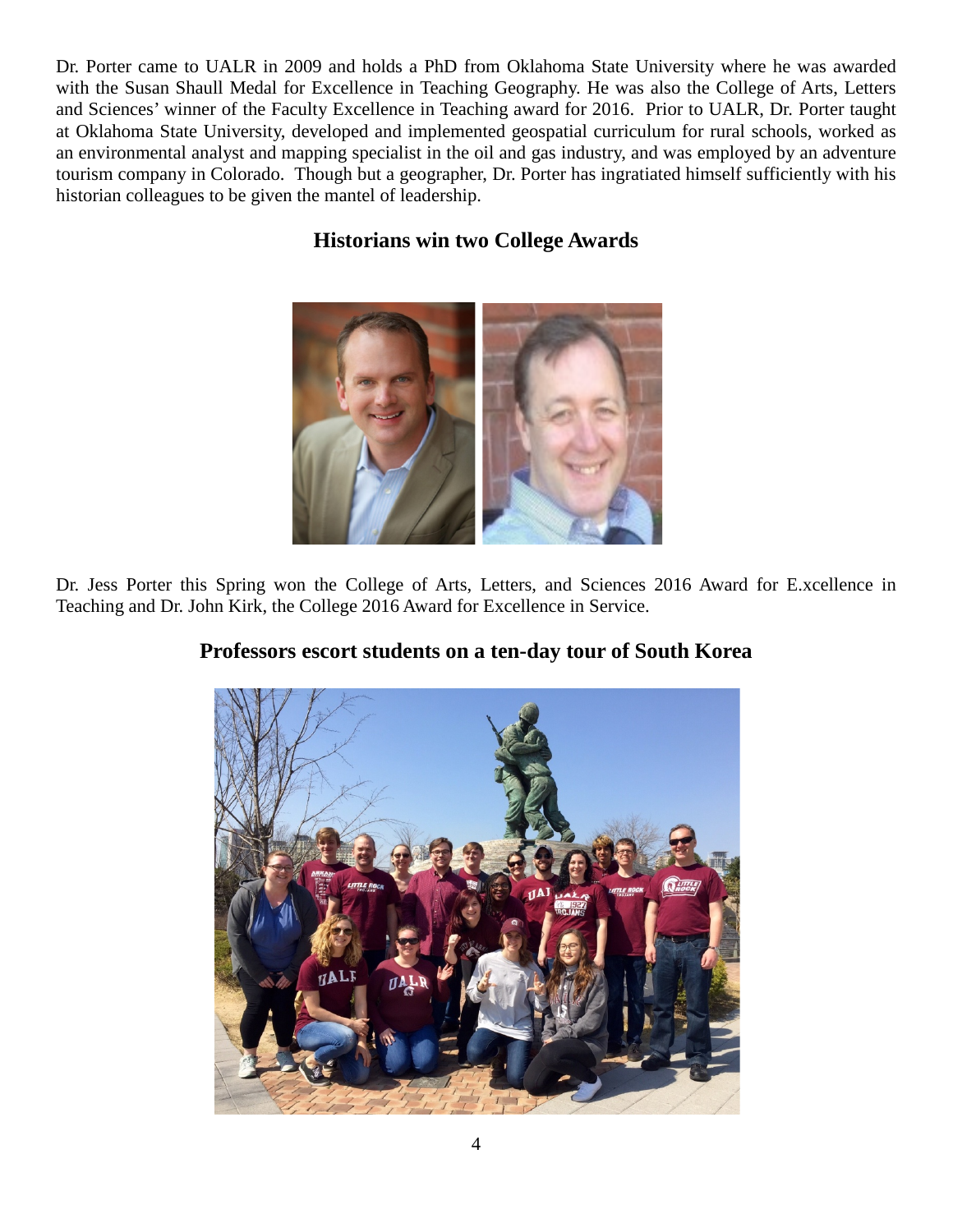For 10-days, over Spring Break, Drs. Kyong-McClain, Porter, and Kirk traveled across South Korea with seventeen UALR students, for the travel portion of a course called The History and Geography of Korea. The large group first visited many museums and historical sites in and near the ancient capital of Gyeongju, before spending a day in Ulsan, where they were introduced to Korean university life at Ulsan University, followed by a tour of the Hyundai Heavy Industries shipbuilding facility, which produces the world's largest container ships. The group then tried to escape the modern world by retreating to Haeinsa Temple, where they spent almost a full day, which included waking up at 3 am for drum ritual, prostrations, quiet meditation, and vegetarian breakfast. Most were relieved,after a day with the monks, to return to modernity in the form of Seoul, the megacity of some 20 million inhabitants. Here the group visited museums dedicated to traditional and modern Korean history, including Seodaemun Prison Museum, commemorating those who suffered under Japanese and then South Korean dictatorial regimes. On the last day, the group visited that Cold War vestige extraordinaire, the Demilitarized Zone, and listened to North and South Korean propaganda speakers blaring at each other across a pristine (don't mind the land mines) natural area of diverse flora and fauna. By the end of the 10 days, participants were exhausted but well-informed about and fascinated by Korean history and culture. The trip was made possible in part by a contribution from the Mabel and Santo Formica Endowment.

#### **History Institute News**

The University History Institute had a successful season of it Evenings With History series, with lectures by Professors Anson, Hupp, Vinikas, Kaiser, and Charles Romney. The series ended with a lecture by Professor Kirk on his research into the career of Governor Winthrop Rockefeller and a particular focus on his election in 1966. Guests for his lecture included members of the Rockefeller family. The program for the 2016-2017 series is now available, with presentations by professors Kristin Mann on "Music and Healing in Latin America," Carl Moneyhon, Civil War Memory and Cultural Divides in Arkansas," Jim Ross on "The Struggle for Equal Education in Little Rock in the 1960s," and Jeff Kyong-McClain, "A Wall of Separation between Temple and State? The Communist Party and Religion in Contemporary China." Two newcomers to the department also will be featured in next season's offerings. Professor Michael Heil will present "Argument, Proof, and the Judgment of God: The Ordeal in Medieval Theory and Practice," and Professor Brian Mitchell, "Exploring the Diversity of New Orleans' Free Black Community." If you are interested in being a part of next year's series contact Professor Moneyhon at [chmoneyhon@ualr.edu.](mailto:chmoneyhon@ualr.edu)

The Institute's year will end with the annual Fellows Reception on May 5. That event will feature a guest lecture by Professor Randall B. Woods of the University of Arkansas. He will talk about his new book, *Prisoners of Hope: Lyndon B. Johnson, the Great Society, and the Limits of Liberalism*.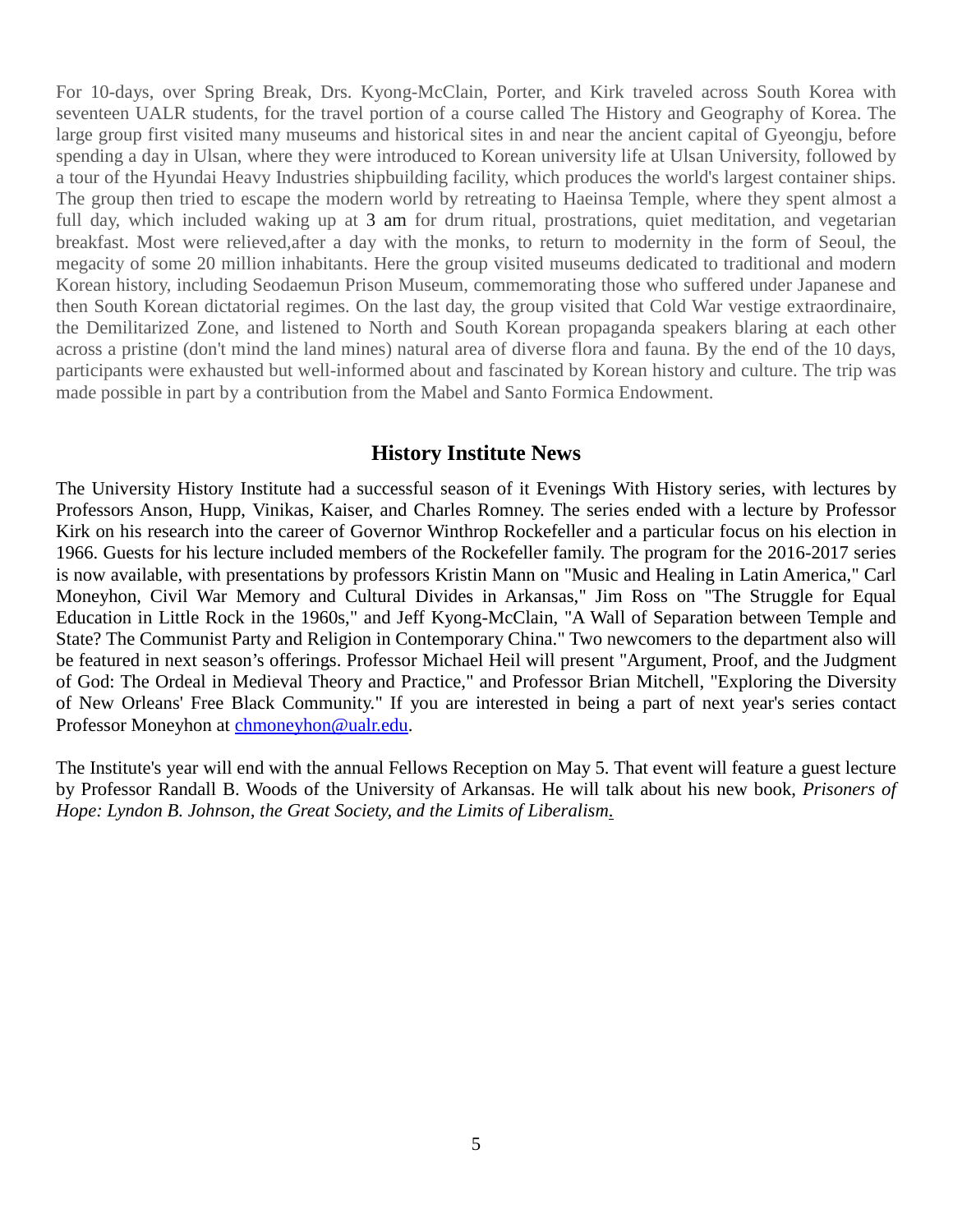### **Phi Alpha Theta**



**New Members**

The Iota Zeta Chapter of the History Honorary Society, Phi Alpha Theta, is please to announce and congratulate our newest members for their scholarly achievements: Jessica F. Erwin, Nancy Tell-Hall, Joe K. Lackey, Christopher Sean McCoy, Brandon L. Bagwell, Ryam M. Gleason, Anna Christine Howell, Alexa Grant, Amy gragert, Morgan Murphy Guzman, Billy D. Paschal, Jr., Shelby Linck, Briget C. Wood, Linda Calloway, Kathryn A. Thompson, Brandon James Berkham, Sheila Speer. Initiates were inducted at a ceremony hosted by Chapter President Randall Crawford. The reception was held at the Arkansas Inland Maritime Museum on April 8, 2016. Professors S. Romney, Mann, Kaiser, Heil, C. Romney, Porter, Vinikas, Kyong-McClain, Mitchell, Key and Kirk were on hand to welcome the honorees to our fellowship.

## **Public History Program**

Jessica Erwin was named the "Graduate Student of the Year" for 2016 by the Arkansas Museum Association at the AMA's annual meeting in March.

The following MA students will have thesis defenses this spring.

On Monday, April 18, Bridget Wood will defend her MA thesis, "Union County's Historic El Dorado: More than Black Gold," at 2pm in the History Department conference room in Stabler Hall.

On Tuesday, April 19, Jessica Erwin will defend her MA thesis, "Illuminating the Ozarks: A View of Ozark Mountain Culture through the Lens of Regional Craft," at 10am in room 110 at the Arkansas Studies Institute.

On Monday, April 25, Brad Jordan will defend his MA thesis, "A Path Less Traveled: The Life and Times of Louis Porter Featherston," at 2pm in room 204 at the Arkansas Studies Institute.

On Monday, April 25, Jeremy Larson will defend his MA thesis, "Willing and Able: Camp Keating through the Eyes of Able Troop," at 3.30pm in room 204 at the Arkansas Studies Institute.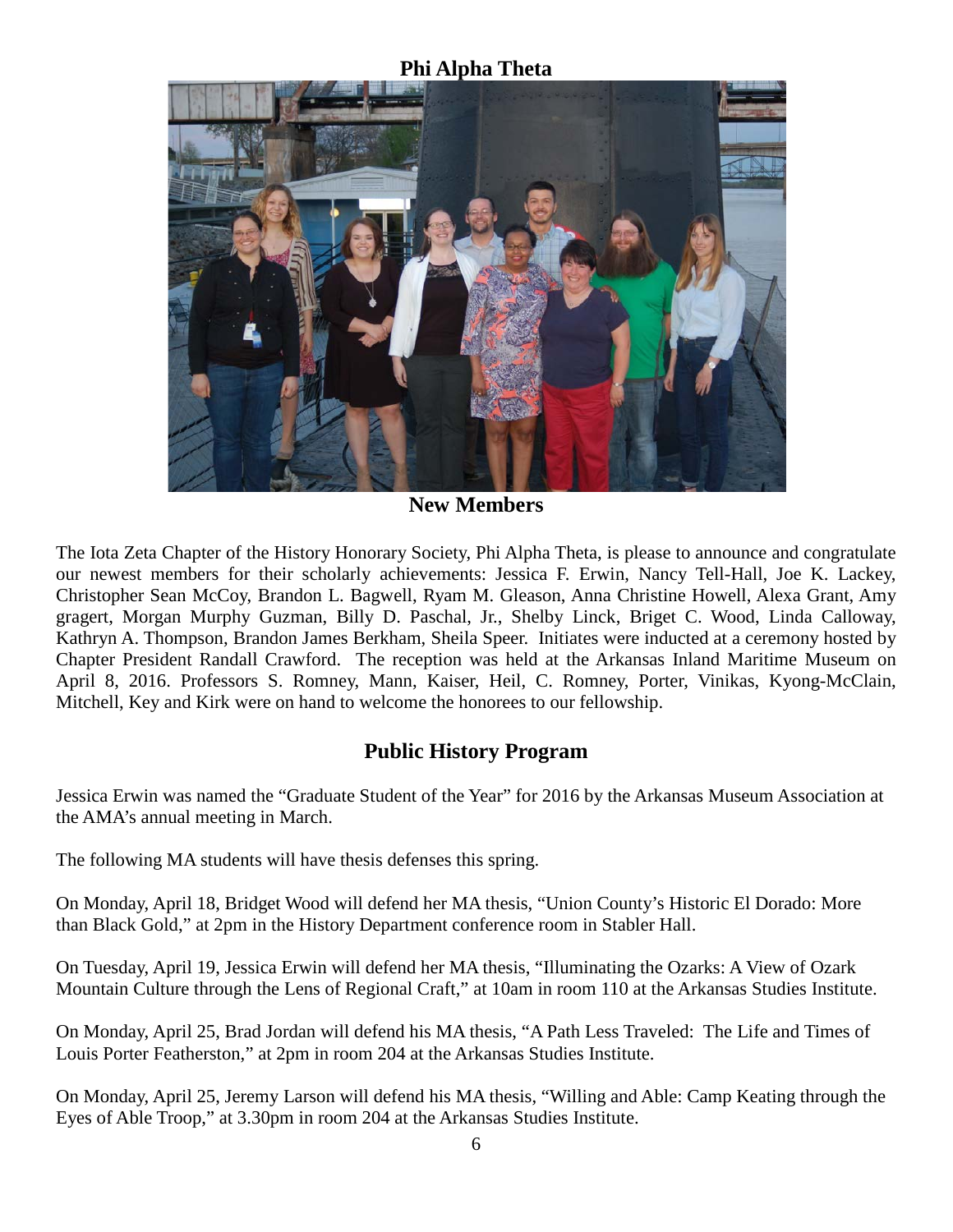On Friday, April 29, Danielle Butler will defend her MA thesis, "The Heart of the Home: Changes in Arkansas Kitchens since 1900," at 2pm in room 204 at the Arkansas Studies Institute.

On Friday, April 29, Joseph Alley will defend his MA thesis on an exhibit of Arkansas railroad maps at 3.30pm in room 204 at the Arkansas Studies Institute.

On Monday, May 2, Stephanie Sims will defend her MA thesis on the cultural history of hair styles at 3pm in room 204 at the Arkansas Studies Institute.

In May, Cody Berry will defend his MA thesis, "Frontier Capitalism: Early Arkansas Banking and Indian Removal."

#### **History Day News**

The UALR History Department sponsored the District 7 History Day competition on Saturday, March 5. Approximately 300 students from Little Rock, North Little Rock, Sheridan and Jacksonville competed with projects related to this year's theme, "Exploration, Encounter and Exchange in History." Awards were given in the junior and senior divisions for websites, papers, exhibits, documentaries and performances. Special thanks to our department members, alumni, the Ottenheimer Library, UALR Center for Arkansas History & Culture and friends of the department who volunteered as judges. Next year's theme will be Taking a Stand in History. Mark your calendars for Saturday, March 4, 2017, so you can join us!

#### **Faculty News**



## **History Faculty participate in the Spring UALR Step It Up Team Challenge**

The History Department team of Barclay Key, Michael Heil, Clea Hupp, Kristin Mann, and Ed Anson are participating in the University's Wellness Program. Team standings are based on MILEAGE accumulated by walking, jogging, swimming, group exercise classes, cycling, elliptical machine workouts, and daily activities. At the conclusion of the first week *Clio's Calisthenics* (our team's name) was in fifth place among thirty-six teams, but fell to seventh place after week two, but back to fifth in week three, thanks especially to Michael who clocked in this past week with 57 miles. With two more weeks to go we are putting Michael on his bike and are giving him oxygen during his breaks.

### **Other Faculty News**

**Edward M. Anson**, Professor of History, published "Philip's Ambitions," in *Hetairideia: Studies in Honor of W. Lindsay Adams on the Occasion of His Retirement*; in press, "Ptolemy and the Destruction of the First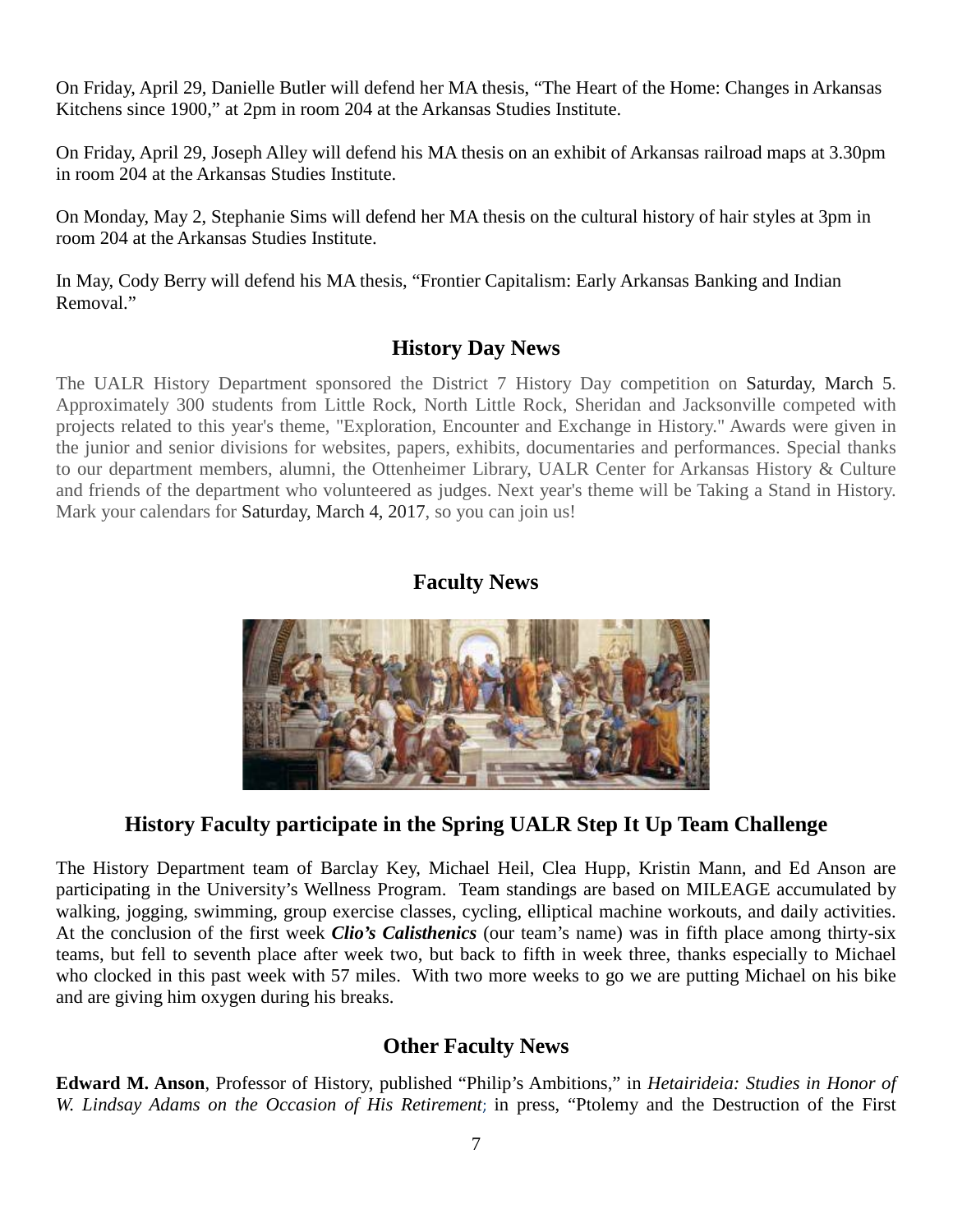Regency,*"* in a yet untitled collection, and is performing a pre-publication reivew of a new History of Ancient Macedonia. He is currently working on a biography of Philip II of Macedonia, father of Alexander the Great. He continues as Associate editor for *Ancient History Bulletin,* and as an Assessor for Classics for the Australian Research Council, an agency of the Australian national government that awards grants to researchers. On campus he is a member of the Scholars Policy Council, the Campus Governance Committee, and serves as a faculty Senator.

**Michael Heil**, Assistant Professor of History, is completing his first year of teaching at UALR. In July he will present a paper on practical legal expertise in ninth-century Modena at the International Congress of Medieval Canon Law in Paris. While in Europe he will also conduct archival research in Northern Italy.

**Barclay Key**, Assistant Professor, taught the upper-level Recent American history course for the first time this semester, after a special topics course in the fall that examined the history of sports in the U.S. He submitted a book manuscript about his research on race relations in Churches of Christ to Louisiana State University Press and assisted with a grant application to the National Endowment for the Humanities related to a documentary film that will mark the sixtieth anniversary of the Central High crisis and assess the current state of public education in the U.S. As a member of the community advisory board for the Arkansas Juvenile Assessment and Treatment Center, Barclay is helping create internship opportunities for UALR students and, hopefully, opportunities for AJATC residents to take college courses. Finally, he helped create the department's team, Clio's Calisthenics, for the 2016 UALR Step It Up Challenge. Team members also include Clea Hupp, Ed Anson, Kristin Mann, and Michael Heil. After two weeks of competition, Clio's Calisthenics was ranked seventh out of thirty-six teams.

John A. Kirk, George W. Donaghey Distinguished Professor of History and Director of UALR's Institute on Race and Ethnicity had another busy semester doing the usual things: teaching the U.S. since 1877 survey class; winning awards, such as the College of Arts, Letters, and Sciences Faculty Excellence Award in Service, a Rockefeller Archive Center Grant-in-Aid, and a Diamond Award for the Arkansas Civil Rights Heritage Trail, an Award of Merit for the Arkansas Civil Rights History Tour App, and the Violet B. Gingles Award for best article on state history from the Arkansas Historical Association; writing articles like "Ninth Street Matters: The killing of a black army sergeant by a white city policeman on West Ninth Street in 1942 led to the appointment of black police officers." *Arkansas Times*, March 17, 2016, 12-13; "Why Black History Month?" *The Forum*, February 10, 2016, 2, and "Black Power in Arkansas: A history of the leaders—including Eldridge Cleaver and events that were tied to the state," *Arkansas Times*, February 4, 2016, 1, 12-16; doing interviews on KATV 7 (Little Rock) for night news feature "Freedom Riders: The 5 who forever changed Arkansas," February 23, 2016http://katv.com/news/local/freedom-riders-the-5-who-changed-arkansas and on KARK 4 (Little Rock) for evening news story "New Calls for Ending Dual Holiday [on MLK Day and Robert Lee Day]," January 19, 2016 [http://www.arkansasmatters.com/video?videoId=331419712;](http://www.arkansasmatters.com/video?videoId=331419712) organizing conferences, like the 13th Annual Racial Attitudes in Pulaski County conference, Little Rock, Arkansas, April 13, 2016; delivering conference papers and invited talks at Constanta, Romania for the European Association of American Studies biennial conference; at Little Rock, Arkansas for Evenings with History; at Pine Bluff, Arkansas, for the Arkansas Delta: Why It Still Matters conference sponsored by Simmons Bank; at Little Rock, Arkansas, for Paving the Road Home: 2016 Arkansas Fair Housing Conference, with Dr. Jess C. Porter; at Ulsan, South Korea, for the University of Ulsan; at Fayetteville, Arkansas, for the University of Arkansas Timothy P. Donovan lecture series; at Little Rock, Arkansas for Mega KingFest, "A Day On not a Day Off"—the Arkansas Martin Luther King, Jr. Commission Day of Service event; and at Little Rock, Arkansas for the University of Arkansas Medical School (UAMS); giving community talks at "Campus Conversation on Race: A Talk Worth Having?" UALR Bowen Law School; keynote speaker at the campus life Excellence in Service Award presentation for Black History Month at Arkansas States Capitol; at a community forum on "Little Rock School Desegregation: From Then to Now," organized by the Arkansas Black History Commission at the Mosaic Templars Cultural Center; at a "Black History Town Hall: Arkansas's Past-N-Motion," organized by National Parks Service, held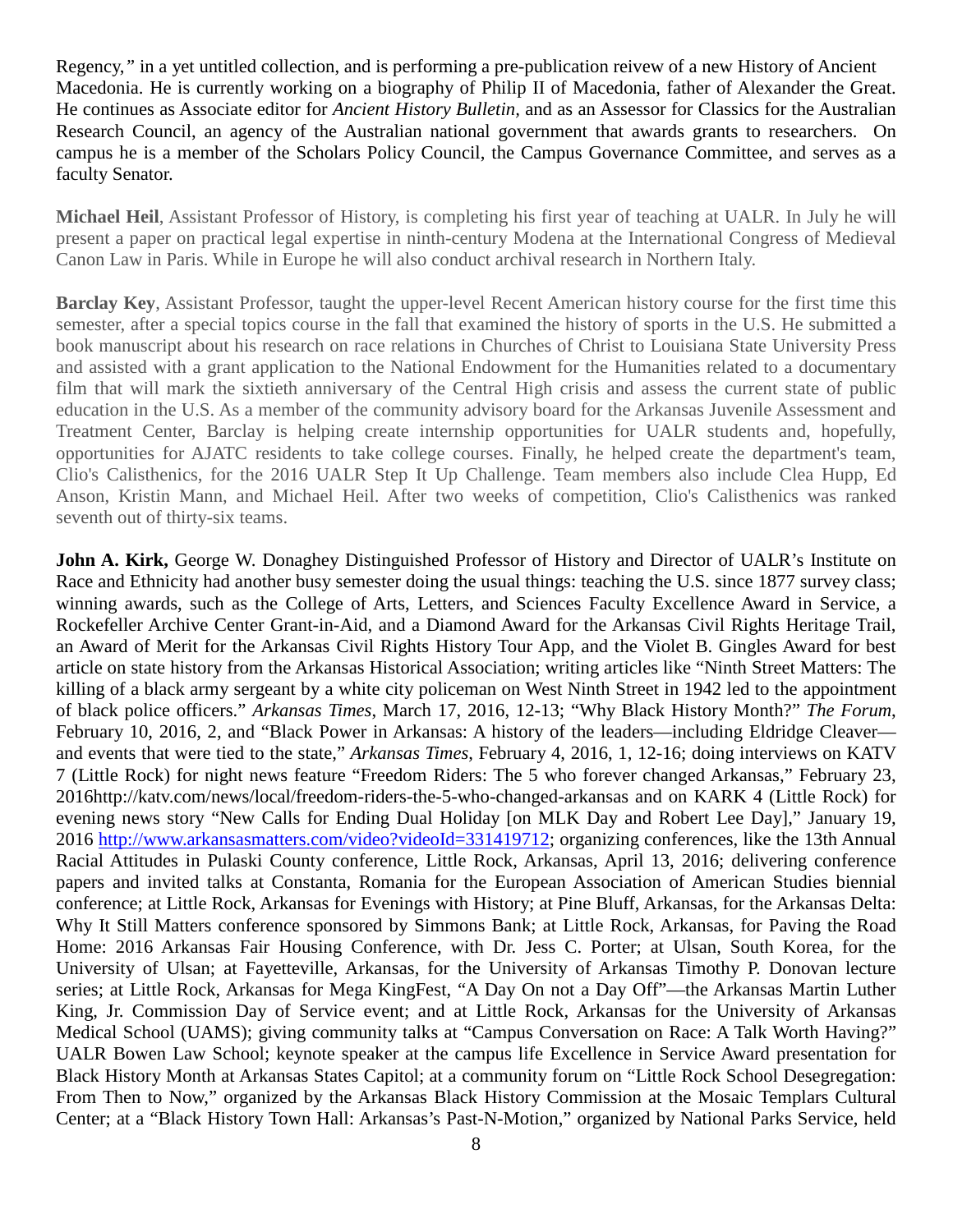#### at Mosaic Templars Cultural Center; and "Little Rock, Race and Housing," followed by panel discussion, at Hendrix College Institute for Clergy and Civic Engagement meeting in Hot Springs.

**Kristin Mann,** Professor, enjoyed spending much of the spring semester outside of traditional classroom settings. Her Community History class for the public history program met throughout the city with outreach professionals in local museums, archives, and government buildings. She also spent time with our six History/Secondary Education graduating seniors - Brandon Bagwell, Rebekah Grissom, Jared Halbert, Alex Harbison, Jacob Hickey & Tara Smith - in their field placements at Dunbar and Mabelvale Middle Schools and Central, Maumelle and Parkview High Schools. She is currently serving on the university's Diversity and Inclusion Initiative team and the search committee for UALR's next chancellor.

**Jeff Kyong-McClain**, Associate Professor of Chinese History, co-led a home-and-away course on Korean history and geography, which included 10 days, over Spring Break, spent in South Korea. Seventeen UALR students visited the ancient Silla Dynasty capital of Gyeongju, Ulsan University, Hyundai Heavy Industries, Haeinsa Temple, the DMZ and Seoul. He also continued in his position as Interim Assistant Director of the UALR Honors College**.**

**Carl Moneyhon**, Professor, continues at his post. He taught the usual United States History, surveys, "Civil War and Reconstruction" and graduate seminar on "Historical Methods" in the fall, and "Seminar on Race and Ethnicity: Reconstruction and the Freedmen's Bureau" in the spring. "History of the Old South" is on the schedule for next fall for anyone who needs a refresher on their Southern identity. His article, "George T. Ruby and African American Politics," was republished in Sam Haynes & Cary Wintz, eds., *Major Problems in Texas History*. Boston: Cengage, 2017, and a book chapter, "Edmund J. Davis -- Unlikely Radical," in Jesús F. de la Teja, ed., *Lone Star Unionism, Dissent, and Reistance*. Norman: University of Oklahoma Press, 2016. He received the Arkansas Historical Association's "Lifetime Achievement Award" at the organization's April meeting.

**Jess Porter,** Associate Professor and Coordinator of Geography will transition to Chair of the Department of History over the summer. "Dust, Drought, and Dreams Gone Dry," the National Endowment for the Humanities-funded exhibit he curated with Dr. Charles Romney completed its nationwide tour this spring. One copy of the exhibit moves to the Oklahoma History Center while another will be on permanent display at the Cimarron Heritage Center in Boise City, Oklahoma. Jess traveled to Boise City to formally donate the exhibit and provide the keynote address at the Center's annual fundraiser. En route, Dr. Porter revisited a number of Dust Bowl locations and captured aerial photography for a nascent multimedia project on the Arkansas River. Jess was an invited speaker at Oklahoma State University's Department of Geography Colloquium where he presented the talk, "Collaborative Opportunities for a Stand-Alone Geographer: Adding Place to the Story of Little Rock Housing and Race." Dr. Porter and Dr. Kirk also presented their housing research to the Arkansas Fair Housing Alliance. Dr. Porter published research on the Dust Bowl in a co-authored article in the journal, The Holocene. "The 1930s Dust Bowl: Geoarchaeological Lessons from a 20th Century Environmental Crisis" explores the extent that the Dust Bowl will be evident in the geoarchaeological record. Dr. Porter is also the 2016 winner of the College of Arts, Letters, and Sciences Faculty Excellence award for Teaching.

**Charles Romney**, Assistant Professor, continues to coordinate the M.A. program in Public History. His book, *Rights Delayed: The American State and the Defeat of Progressive Unions, 1935-1950*, has just been published by Oxford University Press. This summer Charles will be at the National Humanities Center in Raleigh, North Carolina, as a member of the Center's Institute in Digital Textual Studies. At the National Humanities Center he will present a pre-circulated paper on "Using Vector Space Models to Understand the Circulation of Habeas Corpus in Hawai'i, 1852-1892." During the fall semester he will be on research leave at the International Institute for Social History (Internationaal Instituut voor Sociale Geschiedenis) in Amsterdam, in the Netherlands.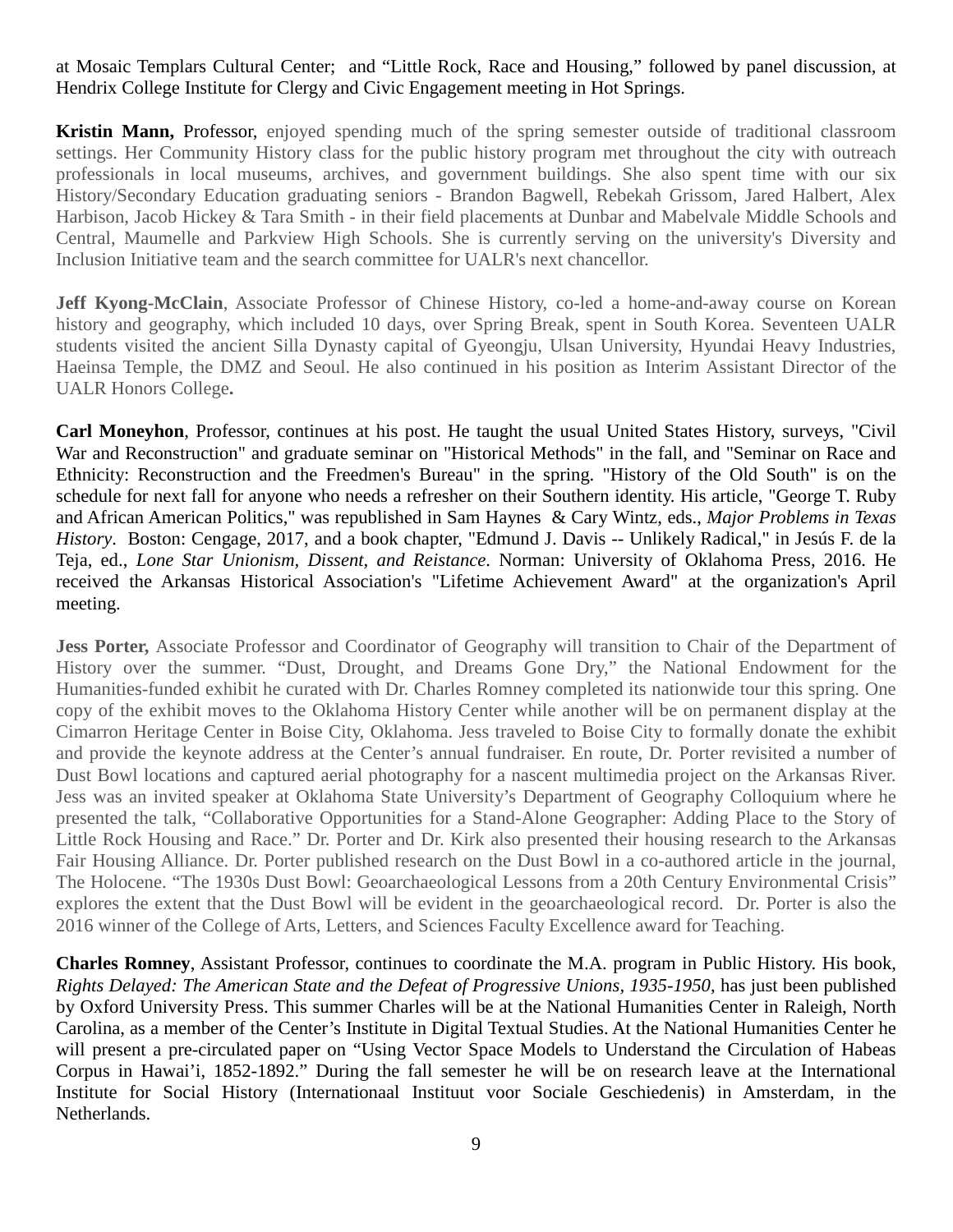**Susanah Shaw Romney**, Assistant Professor of History, recently received a fellowship from the National Endowment for the Humanities for the academic year 2016-2017. With the support of the NEH, she will spend the year doing research at the Huntington Library, the municipal archives of Amsterdam, and the National Archives in Jakarta. An article based on research for this same project appears in the April, 2016, issue of *The William and Mary Quarterly*